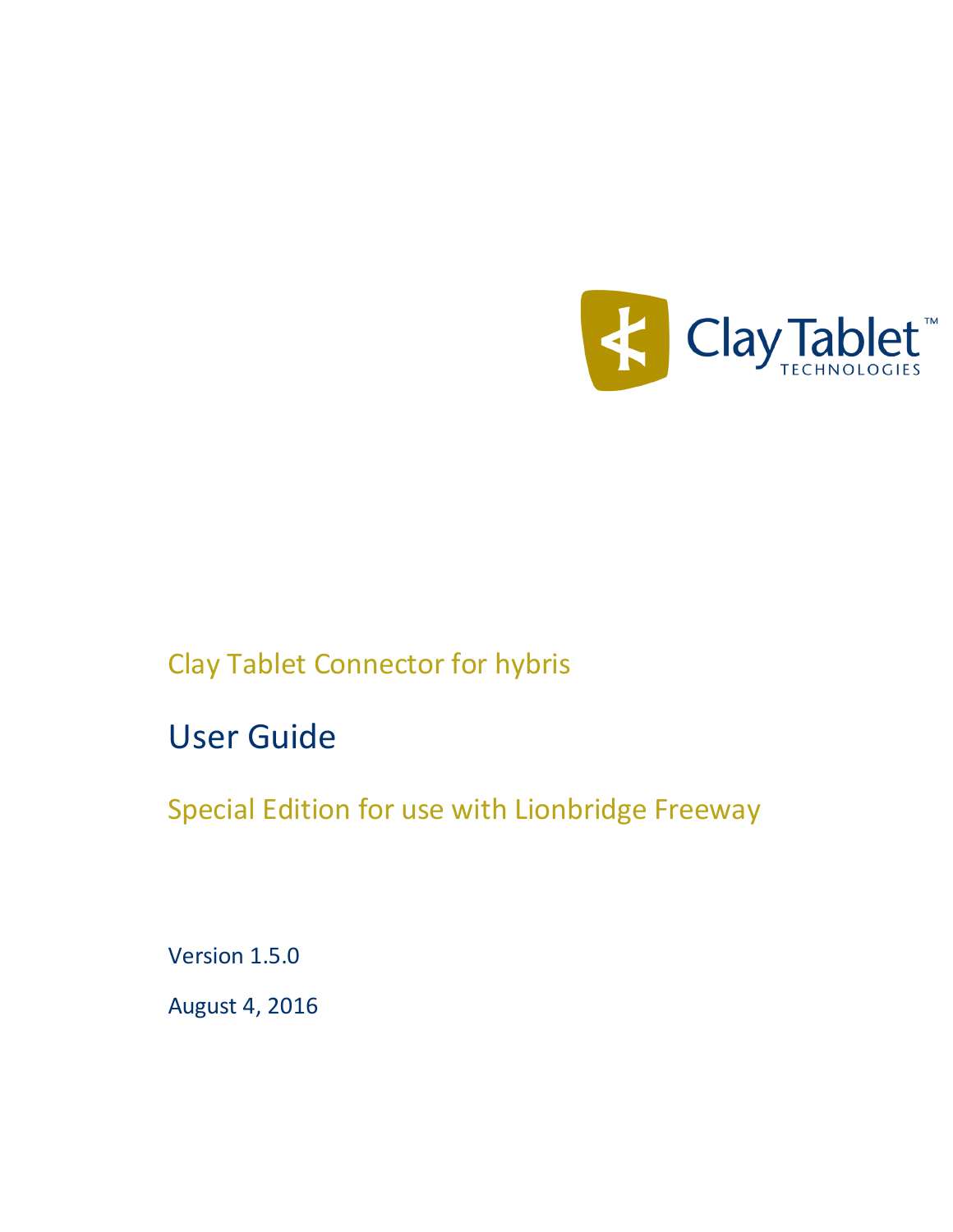# **Copyright**

Copyright © 2005-2016 Clay Tablet Technologies Inc. All rights reserved.

All rights reserved. This document and its content are protected by Canadian copyright and intellectual property law, and are the exclusive property of Clay Tablet Technologies Inc. ("Clay Tablet").

This document and its content may not be copied, published, distributed, downloaded or otherwise stored in a retrieval system, transmitted or converted, in any form or by any means, electronic or otherwise, without the prior written permission of Clay Tablet. Information in this document is subject to change without notice and does not represent a commitment on the part of Clay Tablet.

Although the information in this document has been carefully reviewed, Clay Tablet does not warrant it to be free of errors or omissions. Clay Tablet reserves the right to make corrections, updates, revisions, or changes to the information in this document.

Clay Tablet Technologies is a registered trademark. All other brand and product names used in this document are the property of their respective owners. Clay Tablet disclaims any responsibility for specifying which marks are owned by which companies or organizations.

The contents of this document are the property of Clay Tablet Technologies.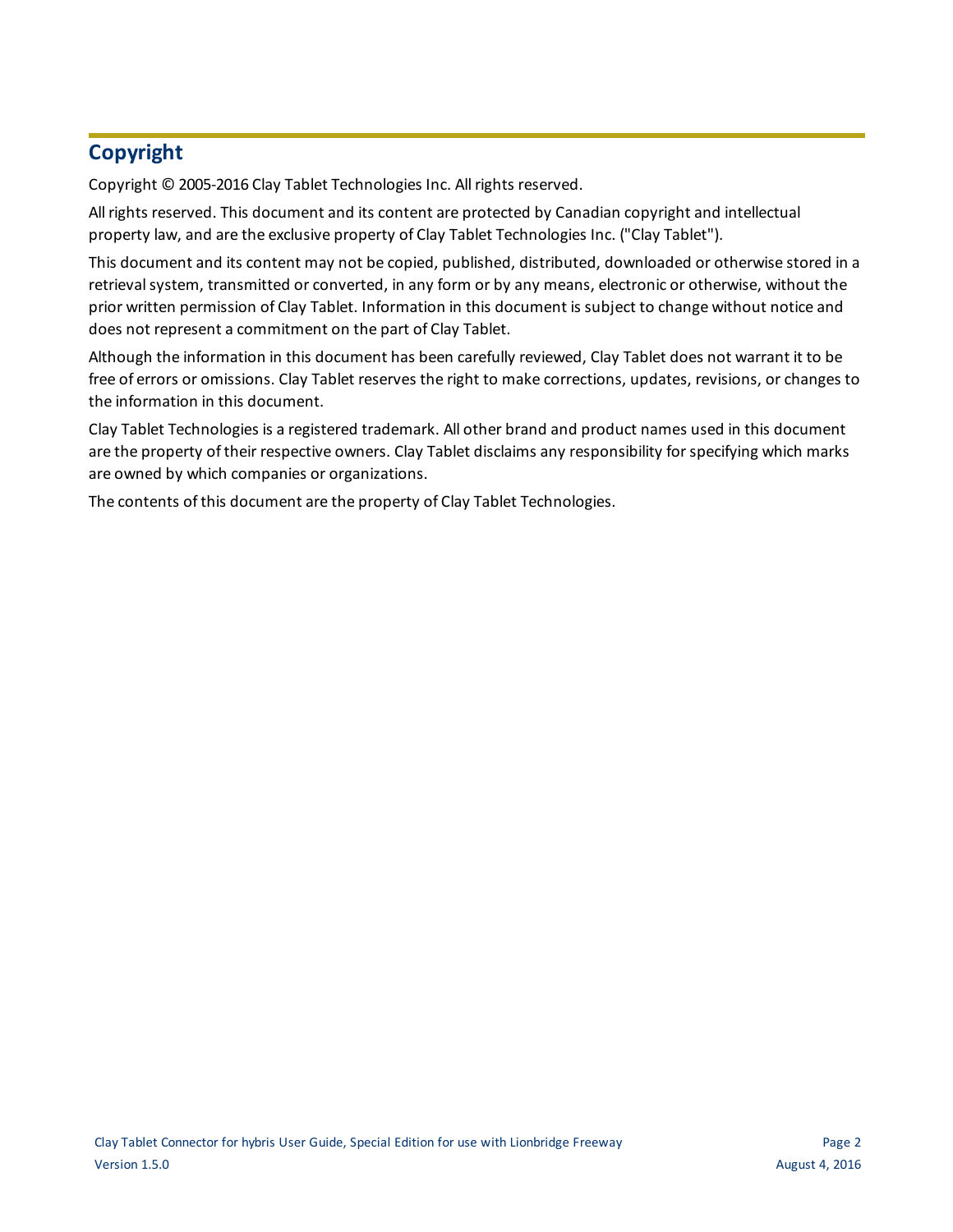# **Contents**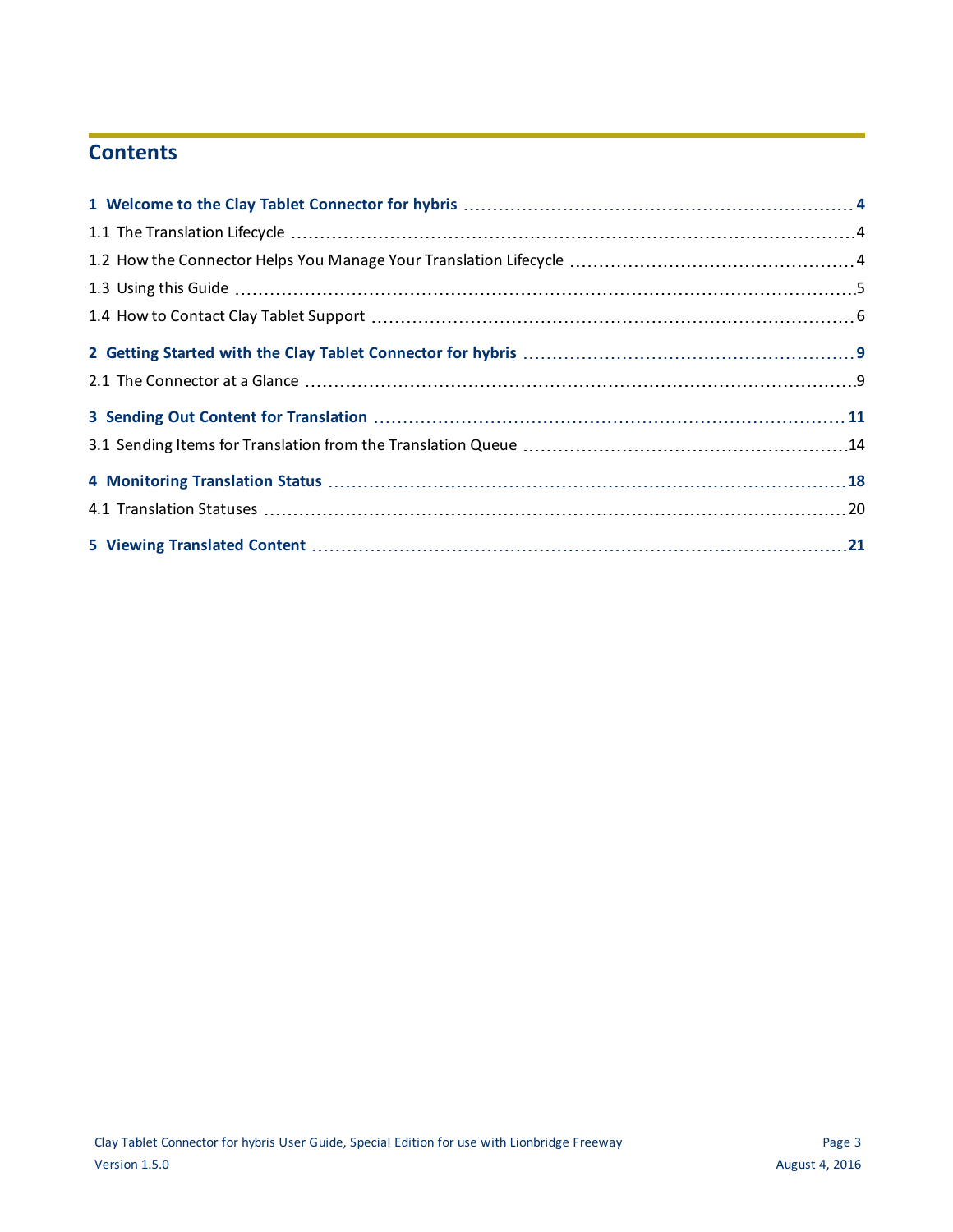# <span id="page-3-0"></span>**1 Welcome to the Clay Tablet Connector for hybris**

Welcome to the Clay Tablet Connector for hybris ("Connector"). The Connector enables you to automate sending and retrieving localized attributes in hybris business objects, which dramatically reduces the effort required to create, maintain, and publish these items in multiple languages.

## <span id="page-3-1"></span>**1.1 The Translation Lifecycle**

The *translation lifecycle* is the broad process ofselecting content, sending it out for translation, and then receiving the translated content back from translation.

This set of steps usually fits inside a larger, more general process called the *content lifecycle*, which is the process of creating, reviewing, editing, approving, and publishing content.

When you consider the translation lifecycle and the content lifecycle together, you have the *global content value chain*, which is the strategy for managing multilingual content.

Remember that localizing content is a subset of steps in the broader content lifecycle. This will improve your focus on key localization considerations, improve processes, and keep all content stakeholders included. Together, this results in better content management.

## <span id="page-3-2"></span>**1.2 How the Connector Helps You Manage Your Translation Lifecycle**

The Clay Tablet Connector for hybris ("Connector") is a plug-in module for hybris. It provides a range of features and user interface enhancements in hybris that enable you to select, send, monitor, and retrieve content for translation into any language hybris supports.

These features automate the process, which dramatically reduces the effort and time required to export and reimport content that needs to be localized. This is very helpful when translating large volumes of content or ensuring that translated content is quickly re-imported to meet deadlines.

When you use the Connector, you manage your translation lifecycle entirely from within hybris:

- 1. The Connector exports your content from hybris in XML format and delivers these content files to the central, hosted Clay Tablet Platform.
- 2. The Clay Tablet Platform delivers your content to Freeway, based on routing rules that your company chooses and Clay Tablet Technologies implements.
- 3. When the translated content is ready, the Clay Tablet Platform retrieves it from Freeway and delivers it to the Connector.
- 4. The Connector automatically re-imports the content into the correct location in hybris.

You can then review, revise, reject, or publish the translated content as needed.

**Note:** Neither the Connector nor the Clay Tablet Platform performs any translation. Similarly, Clay Tablet Technologies does not provide any translation services. These are provided by Lionbridge.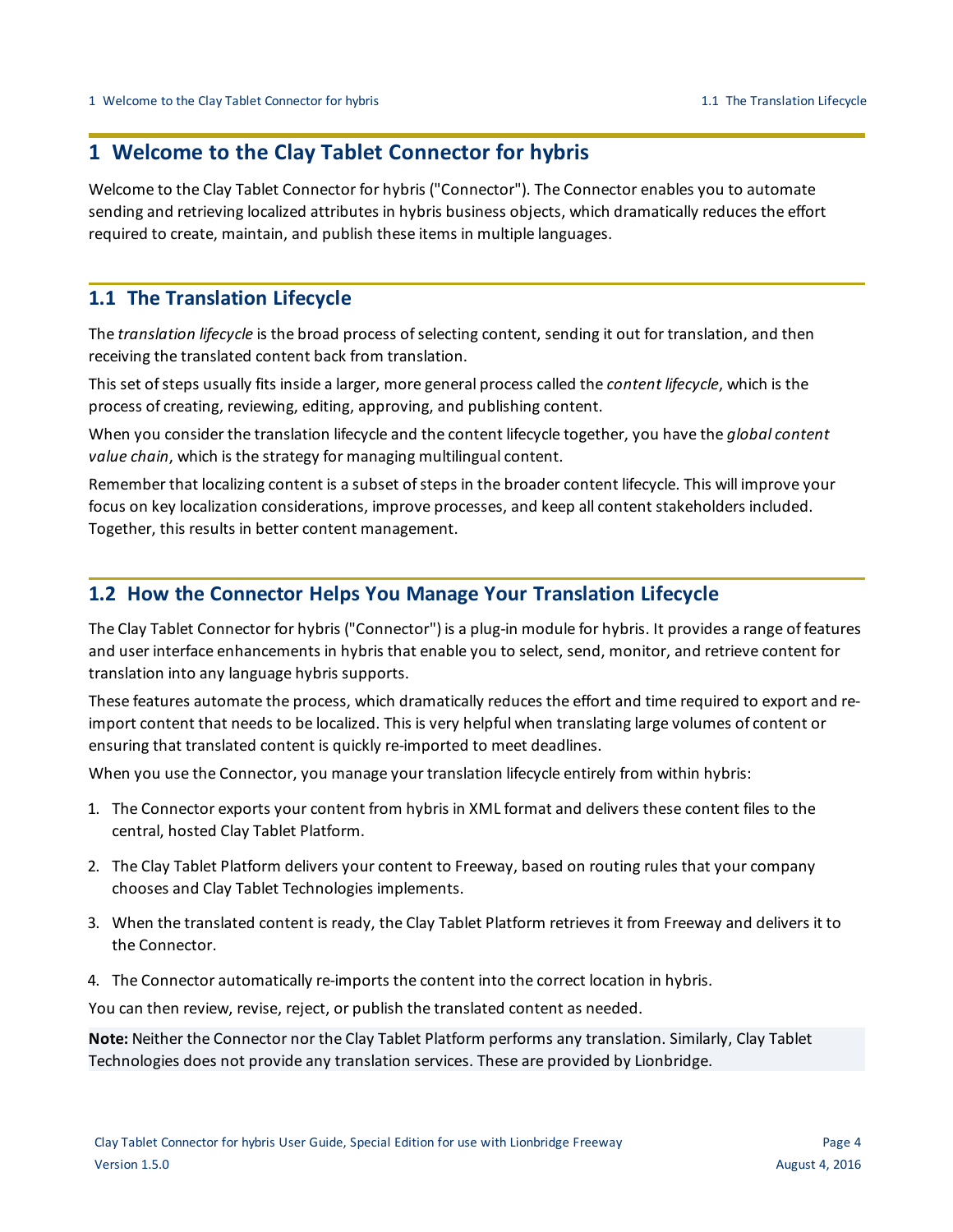## <span id="page-4-0"></span>**1.3 Using this Guide**

### **Purpose of this guide**

This guide describes how to use the Clay Tablet Connector ("Connector") for hybris to manage your translation lifecycle. It describes how to send out localized strings in certain hybris business objects for translation and receive them back from translation.

### **Who should use this guide**

This guide is intended for content editors, project, marketing, localization or translation managers, or others who are responsible for creating, editing, or approving hybris business objects for translation. This guide is also useful for translation providers who receive hybris business objects from your hybris installation, because it describes your company's translation management process.

### **What your company setup should be**

This document assumes that:

- $\blacksquare$  Your company already has a functioning instance of hybris.
- **The Connector has been installed, configured, and tested on your hybris instance.**
- Clay Tablet Technologies has set up the Clay Tablet Platform to send localized strings in certain hybris business objects to your translation providers.

### **What you should already know**

This document assumes that:

- You are familiar with the Connector's configuration for hybris, and the reasons for choosing certain configuration options. This is important because your company's configuration determines which features are available.
- **P** You have a strong working knowledge of hybris, particularly the hybris management console.
- **D** You are familiar with your company's translation process and requirements.
- You have valid user credentials to log into the hybris management console.
- **P** You have the required permissions to access the Connector functionality described in this guide.

**Note:** Not all the features described in this guide may be available. Feature availability depends on both your company's Connector setup and the roles to which you are assigned. If you cannot access functionality that you need, contact your company's hybris administrator.

### **How this guide is organized**

This guide contains the following chapters: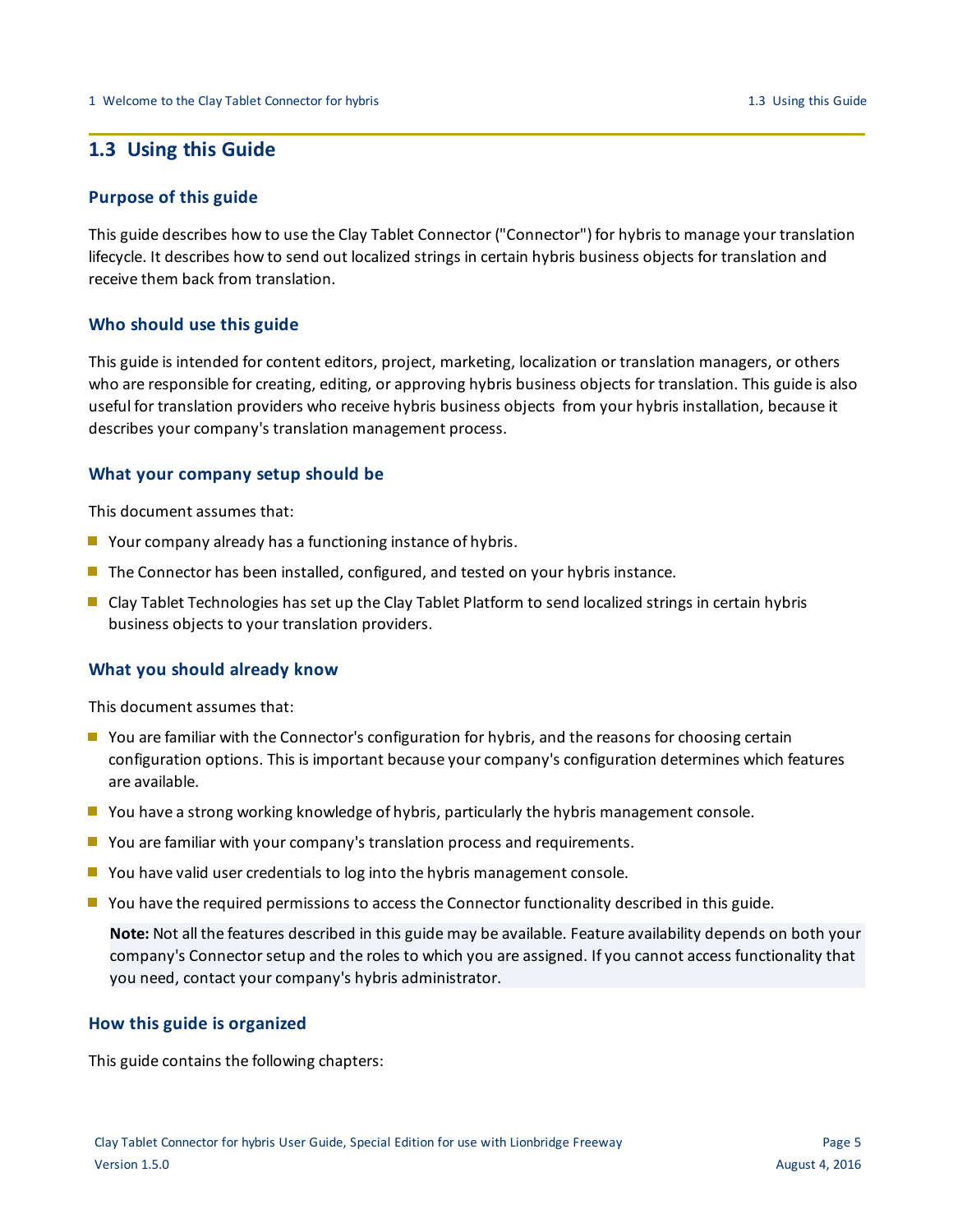### 1 Welcome to the Clay Tablet Connector for hybris 1.4 How to Contact Clay Tablet Support

| Chapter                                                                            | <b>Description</b>                                                                                                                                                                                                       |
|------------------------------------------------------------------------------------|--------------------------------------------------------------------------------------------------------------------------------------------------------------------------------------------------------------------------|
| "Welcome to the Clay<br><b>Tablet Connector for</b><br>hybris" on page 4           | A brief description of the Clay Tablet solution for hybris and how it fits into the<br>translation lifecycle. It also includes information about this guide and Clay Tablet<br>Technologies Support contact information. |
| "Getting Started with the<br><b>Clay Tablet Connector for</b><br>hybris" on page 9 | How to get started and an overview of the Connector interface and key features.                                                                                                                                          |
| "Sending Out Content for<br>Translation" on page 11                                | How to send out content for translation.                                                                                                                                                                                 |
| "Monitoring Translation<br>Status" on page 18                                      | How to monitor the translation status of content items and translation jobs.                                                                                                                                             |
| "Viewing Translated<br>Content" on page 21                                         | How to view translated content.                                                                                                                                                                                          |

### **How to find out more about the Clay Tablet Connector for hybris**

For information on installing and configuring the Clay Tablet Connector for hybris, read the *Clay Tablet Connector for hybris Installation and Configuration Guide, Special Edition for use with Lionbridge Freeway*.

### **Documentation conventions**

This guide uses the following conventions:

| Convention  | <b>Description</b>                                                  |
|-------------|---------------------------------------------------------------------|
| <b>Bold</b> | Highlights screen elements such as buttons, menu items, and fields. |
| Courier     | Highlights input, file names, and paths.                            |
| Italics     | Highlights terms for emphasis, variables, or document titles.       |
|             | Indicates a menu choice. For example, "Select Catalog > Products."  |

# <span id="page-5-0"></span>**1.4 How to Contact Clay Tablet Support**

Email @: [support@clay-tablet.com](mailto:support@clay-tablet.com) Telephone: +1-416-363-0888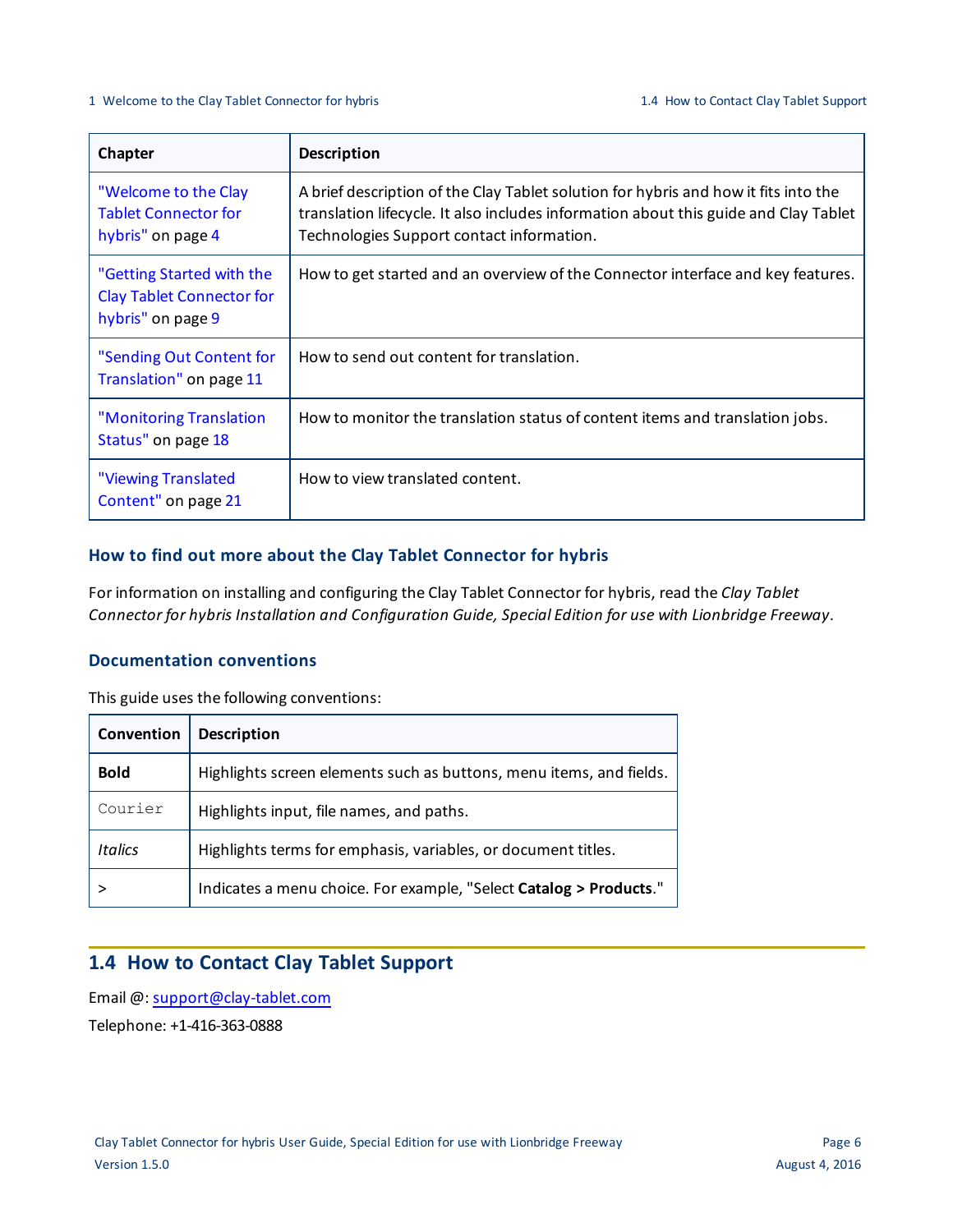### **How to submit a support ticket:**

1. Email [support@clay-tablet.com](mailto:support@clay-tablet.com), and cc (carbon copy) anyone to include in the ticket correspondence.

**Important:** Include the information and attachments in your email that are listed in the following subsections.

Zendesk automatically creates a ticket and responds to everyone included in the cc field.

2. Everyone in the original cc receives updates unless they request to be removed from the ticket.

Important: Check your email spam folder (especially first-time Zendesk users) as sometimes email notifications from Zendesk are marked as spam.

When the issue is resolved, Clay Tablet closes the ticket.

### **Information to include in the support ticket:**

- client name
- CMS or content system name and version
- Connector or App version installed
- $\blacksquare$  name of job for which the issue occurs
- $\blacksquare$  date of job submission
- $\blacksquare$  detailed description of the issue
- $\blacksquare$  any error text–copy and paste, if applicable

### **Files to attach to the support ticket:**

- CMS log files for the date the issue occurred
- Clay Tablet log files for the date the issue occurred
- $\blacksquare$  screen capture of the issue

### **How to view and update your support ticket in Zendesk:**

You must log into Zendesk to view your support tickets there.

- 1. Open the Clay Tablet Zendesk page in your browser: [https://claytablet.zendesk.com](https://claytablet.zendesk.com/).
- 2. In the top-right corner, click **Sign in**, and enter your credentials.

**Note:** If you do not have credentials yet, then click either **Sign up** or **Get a password**, and follow the onscreen instructions.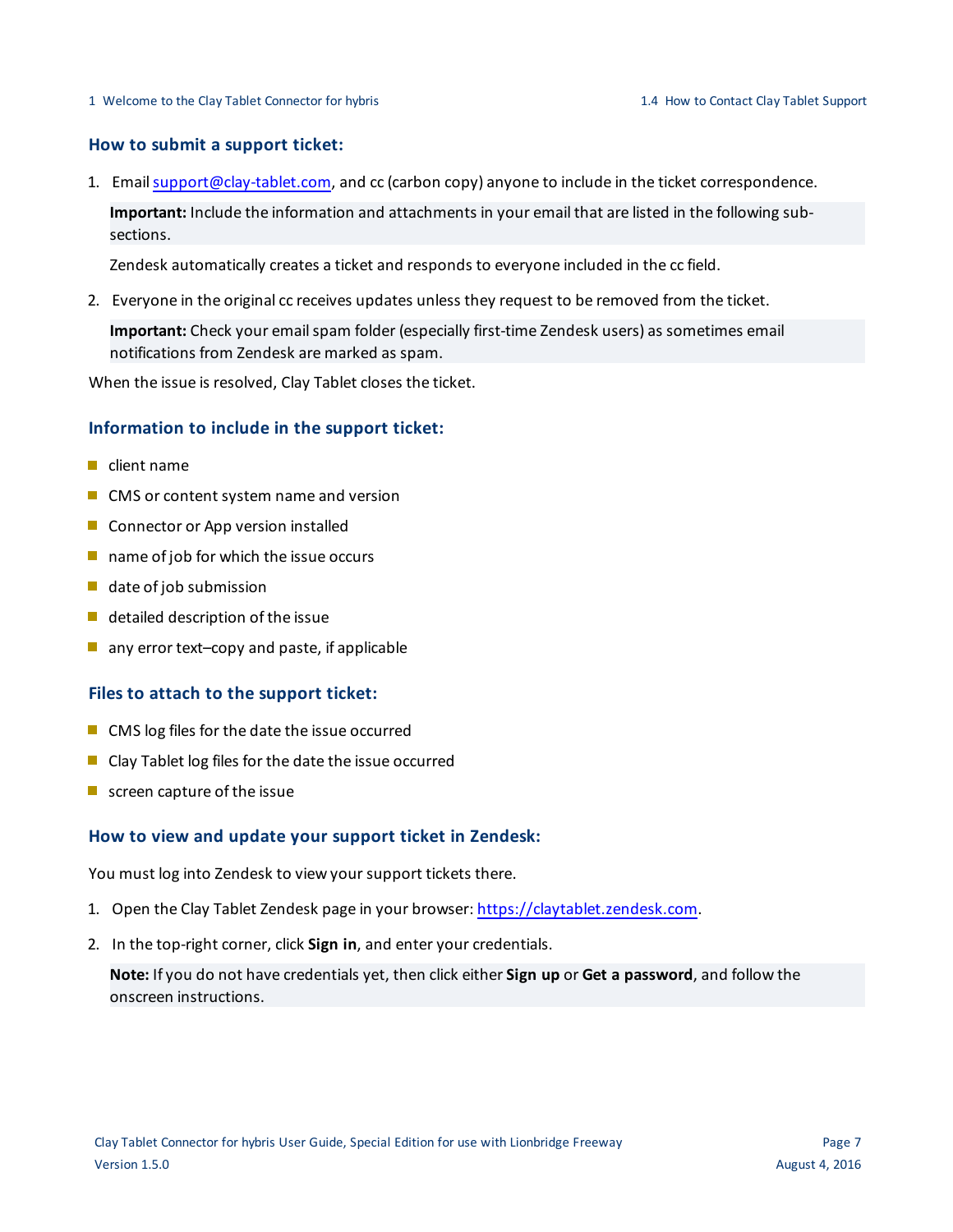### 1 Welcome to the Clay Tablet Connector for hybris 1.4 How to Contact Clay Tablet Support

| Sign in to Clay Tablet Technologies                                                                                                                   |
|-------------------------------------------------------------------------------------------------------------------------------------------------------|
| Email                                                                                                                                                 |
| Password                                                                                                                                              |
| $\Box$ Stay signed in                                                                                                                                 |
| Sign in                                                                                                                                               |
| Your credentials will be sent over a secure connection                                                                                                |
| Cancel                                                                                                                                                |
| I am an Agent                                                                                                                                         |
| Forgot my password                                                                                                                                    |
| New to Clay Tablet Technologies? Sign up                                                                                                              |
| Have you emailed us Get a password                                                                                                                    |
| If you've communicated with our support staff through email previously,<br>you're already registered. You probably don't have a password yet, though. |

- 3. After signing in, click **My activities** to view the tickets you opened or where you are cc'd.
- 4. To update tickets, you can reply or attach files.

For more information, refer to "Submitting and tracking support requests" in Zendesk's *Help Center guide for end-users*, at: [https://support.zendesk.com/hc/en-us/articles/203664386-Help-Center-guide-for-agents-and](https://support.zendesk.com/hc/en-us/articles/203664386-Help-Center-guide-for-agents-and-end-users)[end-users](https://support.zendesk.com/hc/en-us/articles/203664386-Help-Center-guide-for-agents-and-end-users).

**Important:** Zendesk refers to a *support ticket* as a *support request*. These terms are interchangeable.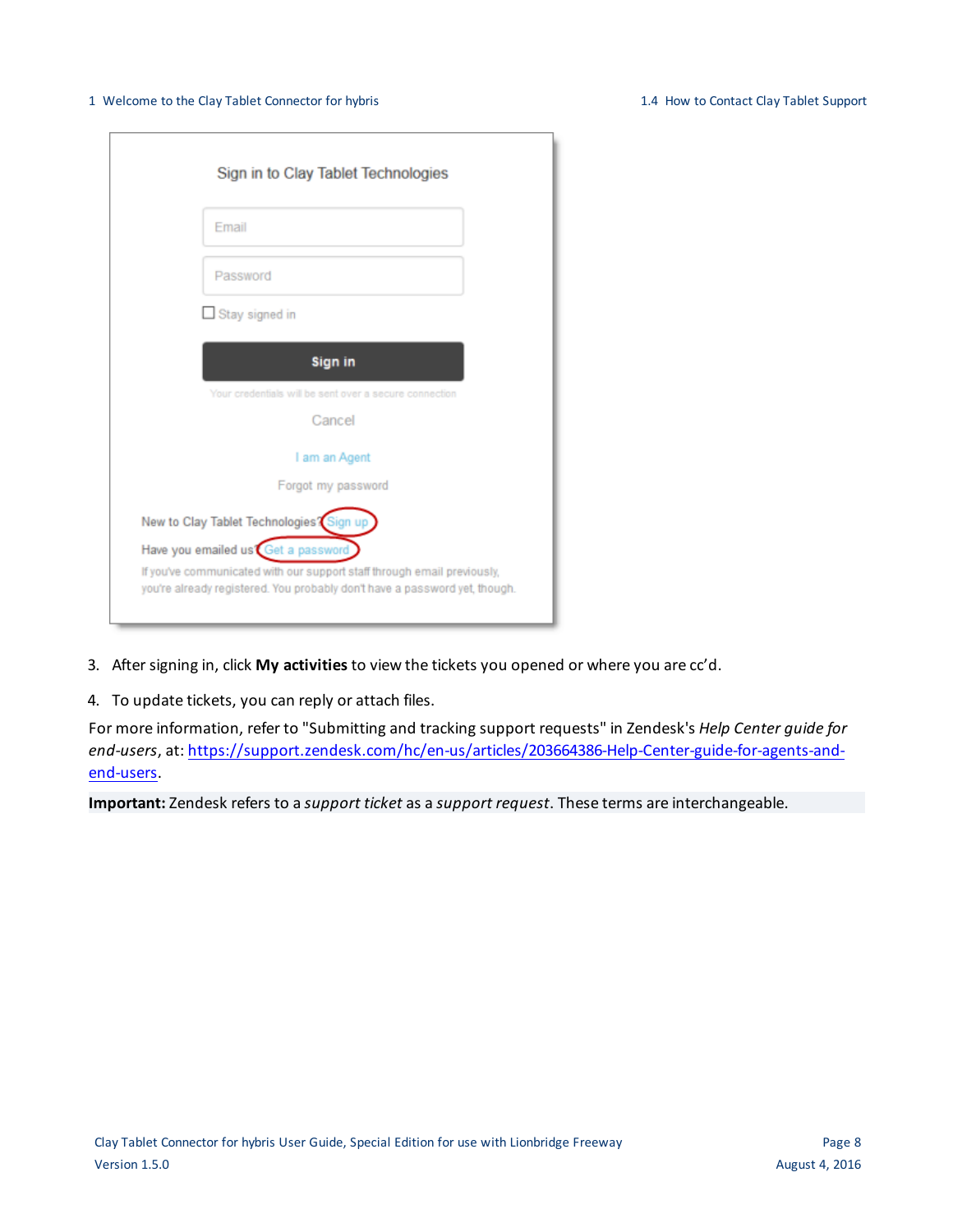# <span id="page-8-0"></span>**2 Getting Started with the Clay Tablet Connector for hybris**

The Connector supports all Web browsers that hybris supports.

**Important:** You must configure your Web browser to allow pop-up windows on the hybris Management Console (hMC) site.

To access the Connector:

<span id="page-8-1"></span>**Log in to the hybris Management Console (hMC).** 

## **2.1 The Connector at a Glance**

The Connector has the following interfaces in hMC:

In the **Explorer Tree**, expand the **Clay Tablet Connector** folder, which is displayed near the bottom of the tree.

This folder contains the following links to the Connector interface:

- **Translation Status**
- **Translation Queue**



In the regular hMC interface, you use the context menu from hybris business objects to send out content for translation.



You view the translated content within the regular hMC interface.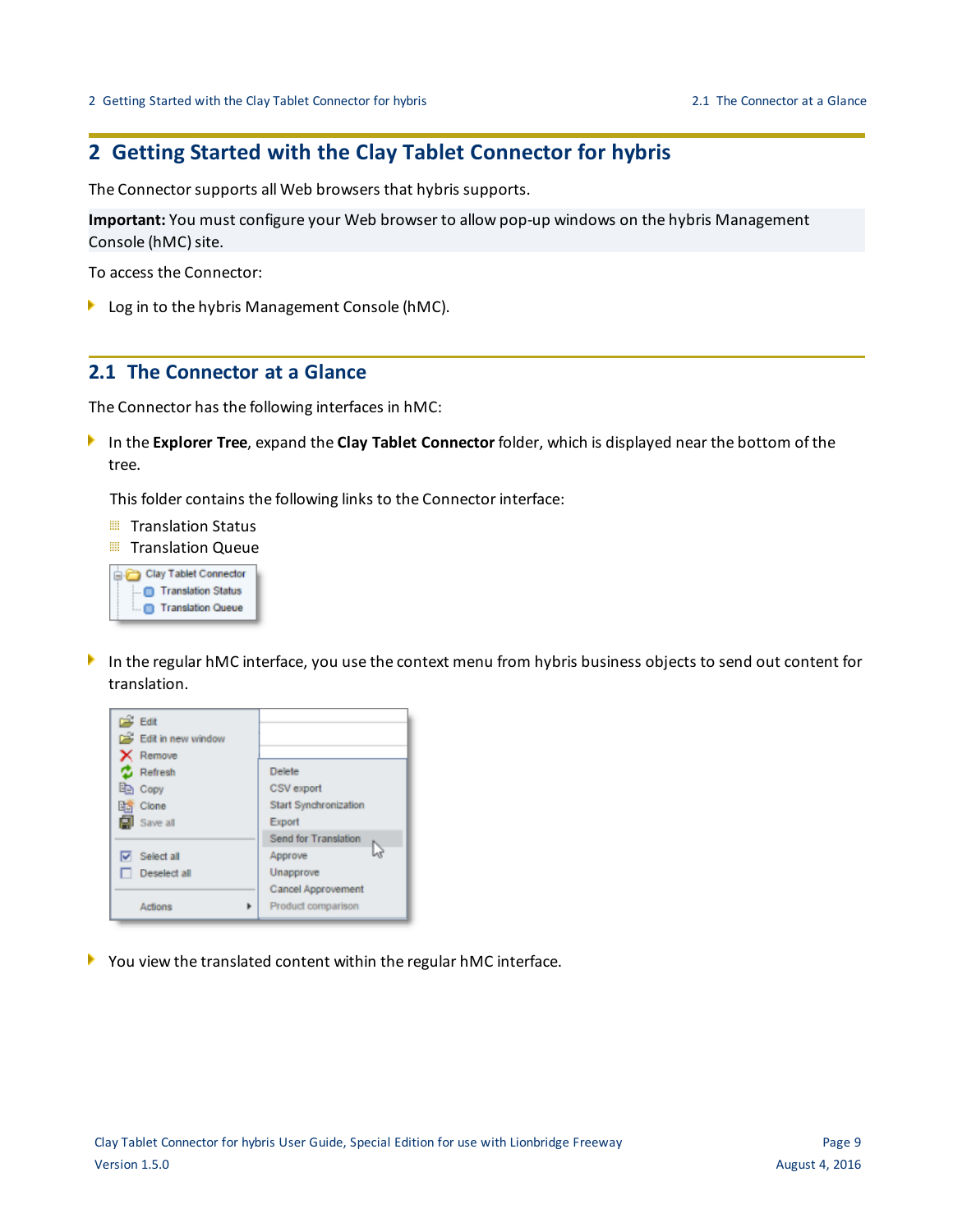### 2 Getting Started with the Clay Tablet Connector for hybris 2.1 The Connector at a Glance

### **Variants Attributes**  $\blacktriangledown$  Style: en beet red de es rojo de remolacha  $es_C$ fr betterave rouge it barbabietola rossa ja ビートレッド ko 사탕 무우 빨간색 pt beterraba vermelha ru свекла красная zh  $zh_T$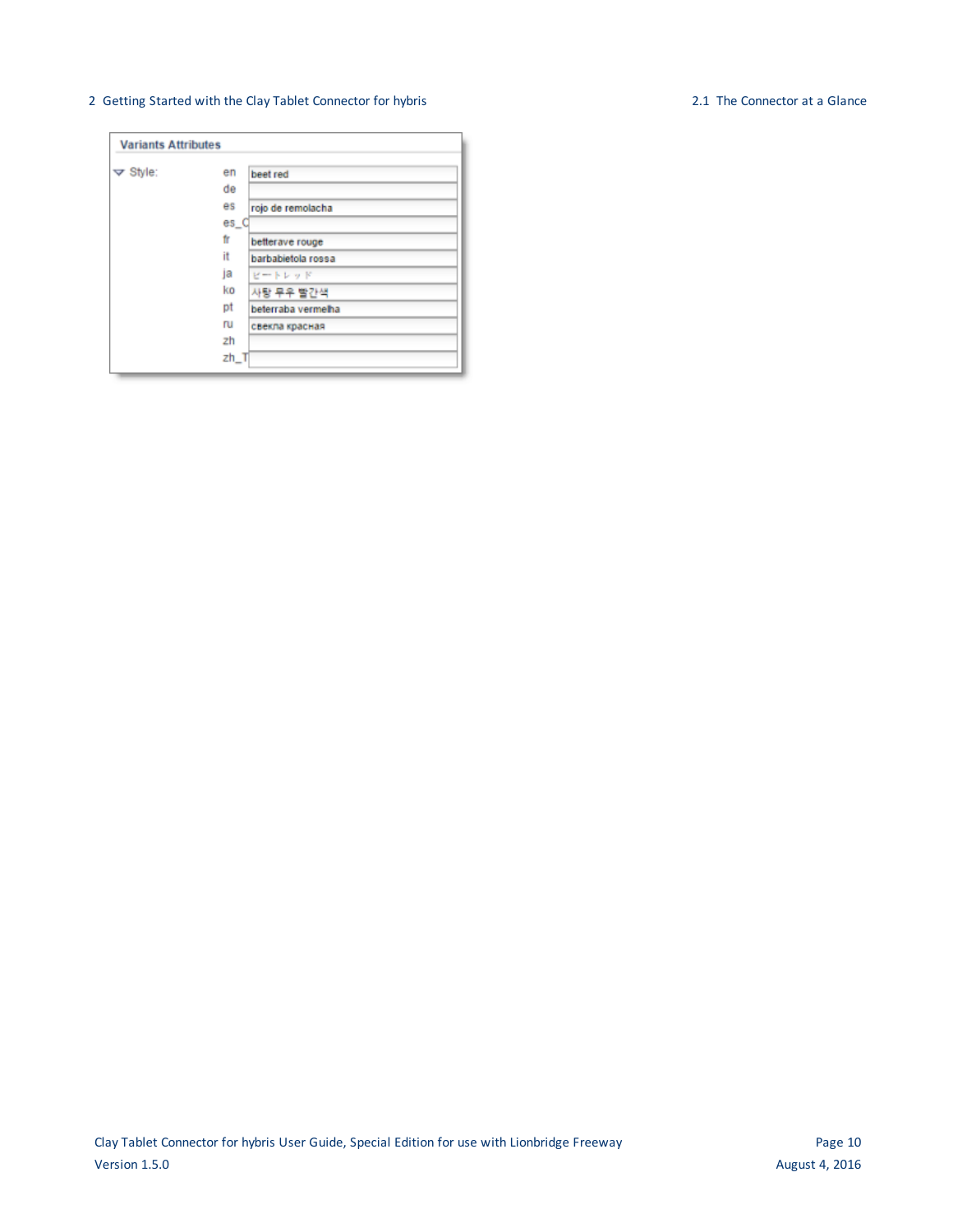# <span id="page-10-0"></span>**3 Sending Out Content for Translation**

You use the Connector to send out localized attributes of hybris business objects in hMC, including catalogs, for translation.

When the Connector sends out a hybris business object for translation, it actually sends out the configured localized attributes in that business object for translation. You can send out for translation any *configured* localized attributes of any *configured* hybris business object.

Each localized attribute of a hybris business object that is sent out for translation is a *content item*.

**Note:** Although you can view non-localized attributes and select them to send them out for translation, the Connector does not actually send out non-localized attributes for translation.

**Tip:** The flags icon **indicates a localized attribute.** 

**Note:** You configure which hybris business objects and corresponding localized attributes you can send out for translation in the **Content Mapping** page. For detailed instructions, refer to the *Clay Tablet Connector for hybris Installation and Configuration Guide*.

### **To send out the localized attributes of hybris business objects for translation:**

- 1. In the **Explorer Tree**, expand and navigate to the type of business objects, for example, **Catalog > Products**. The **Content Area** updates, displaying the **Search**, **Results**, and **Editor**sections.
- 2. In the **Search** area, search for the specific business objects to translate. The available search attributes depend on the specific business object.

For detailed information about searching, refer to "Search Area" in the *hMC - End User Guide*, which is available here: [https://wiki.hybris.com/display/release5/hMC+-+End+User+Guide#hMC-EndUserGuide-](https://wiki.hybris.com/display/release5/hMC+-+End+User+Guide#hMC-EndUserGuide-SearchArea)[SearchArea.](https://wiki.hybris.com/display/release5/hMC+-+End+User+Guide#hMC-EndUserGuide-SearchArea)

- 3. Click **Search**.
- 4. In the **Results** area, select the business objects to translate.

**Tips:** To select a range of adjacent business objects, press the Shift key. To select multiple non-adjacent business objects, press the Ctrl key.

**Notes about catalogs:** You can select a catalog to translate. This selects all the products in the catalog. You cannot send out an empty catalog for translation.

5. Right-click and select **Actions > Send for Translation** from the context menu.

A message box confirms that you want to perform this action.

6. Click **OK**.

The **Content Submission Job Details** tab opens in a separate browser window.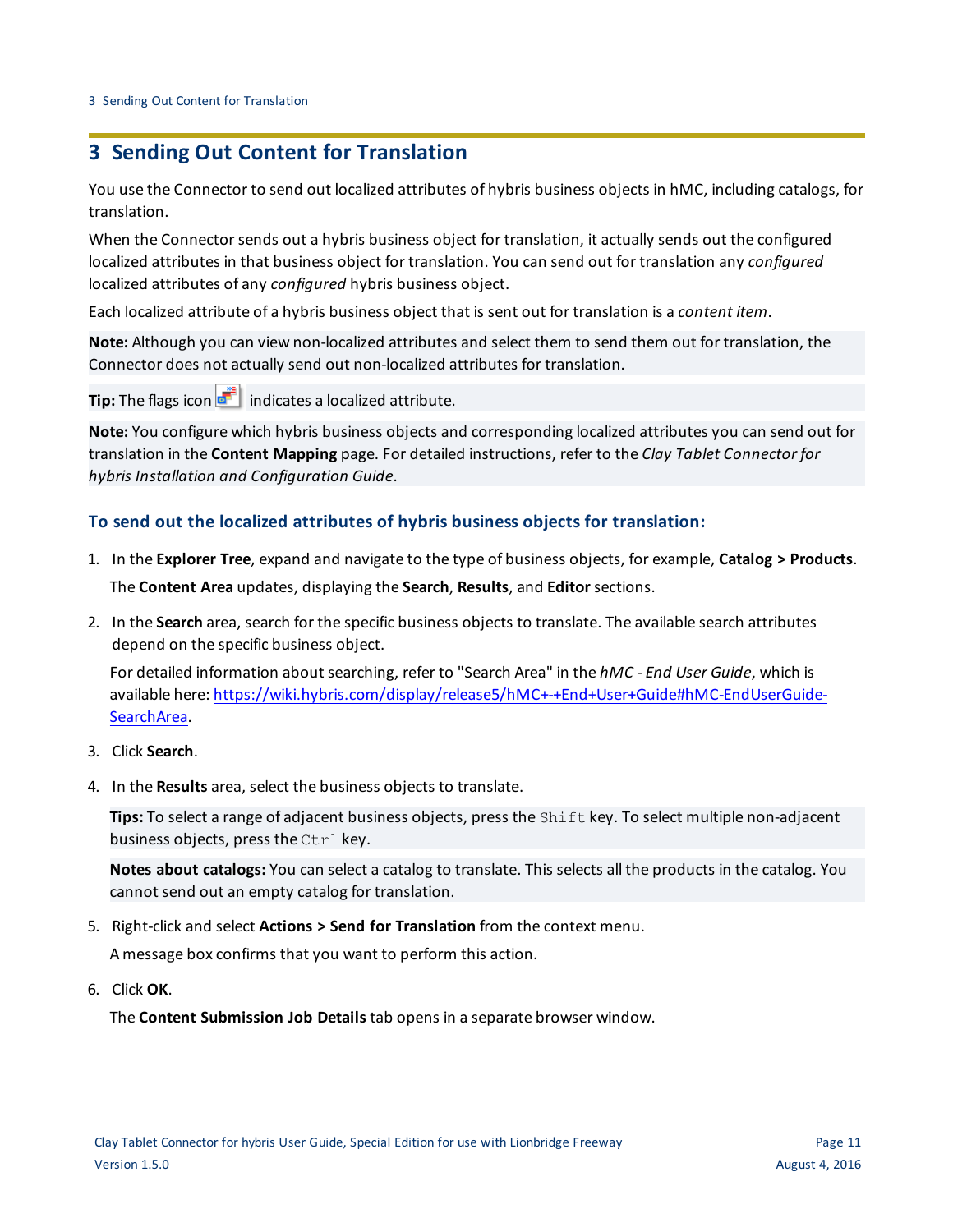### 3 Sending Out Content for Translation

| <b>Content Submission</b>       |                                                                                                                                                                                      |    |
|---------------------------------|--------------------------------------------------------------------------------------------------------------------------------------------------------------------------------------|----|
| <b>Job Details</b>              |                                                                                                                                                                                      |    |
|                                 |                                                                                                                                                                                      |    |
| 1 Item(s) selected.             |                                                                                                                                                                                      |    |
| Send to Translation<br>▼        |                                                                                                                                                                                      |    |
| Fields marked (*) are mandatory |                                                                                                                                                                                      |    |
| Source Language*:               | English                                                                                                                                                                              |    |
| Target Language*:               | <b>Brazilian Portuguese</b><br>Chinese<br>English<br>French<br>German<br>Italian<br>Japanese<br>Korean<br>Latin-American Spanish<br>Russian<br>Spanish<br><b>Traditional Chinese</b> |    |
| Choose LSP*:                    | Lionbridge Freeway                                                                                                                                                                   |    |
| Job Name*:                      |                                                                                                                                                                                      |    |
| PO Reference:                   |                                                                                                                                                                                      |    |
| Special Instructions:           |                                                                                                                                                                                      |    |
| Due Date:*:                     | <b>REE (MM/DD/YYYY)</b>                                                                                                                                                              |    |
| Analysis Codes:                 | <b>Functional Team</b>                                                                                                                                                               |    |
|                                 |                                                                                                                                                                                      | ۷. |
|                                 | Cost Center                                                                                                                                                                          |    |
|                                 |                                                                                                                                                                                      |    |
| Send to Clay Tablet<br>Cancel   |                                                                                                                                                                                      |    |

7. Enter the following information about the content items to translate:

| <b>Field</b> | <b>Description</b>                                                                             |
|--------------|------------------------------------------------------------------------------------------------|
| X items      | Read only. Displays the number of content items you selected in the <b>Results</b> area of the |
| selected     | hMC Organizer.                                                                                 |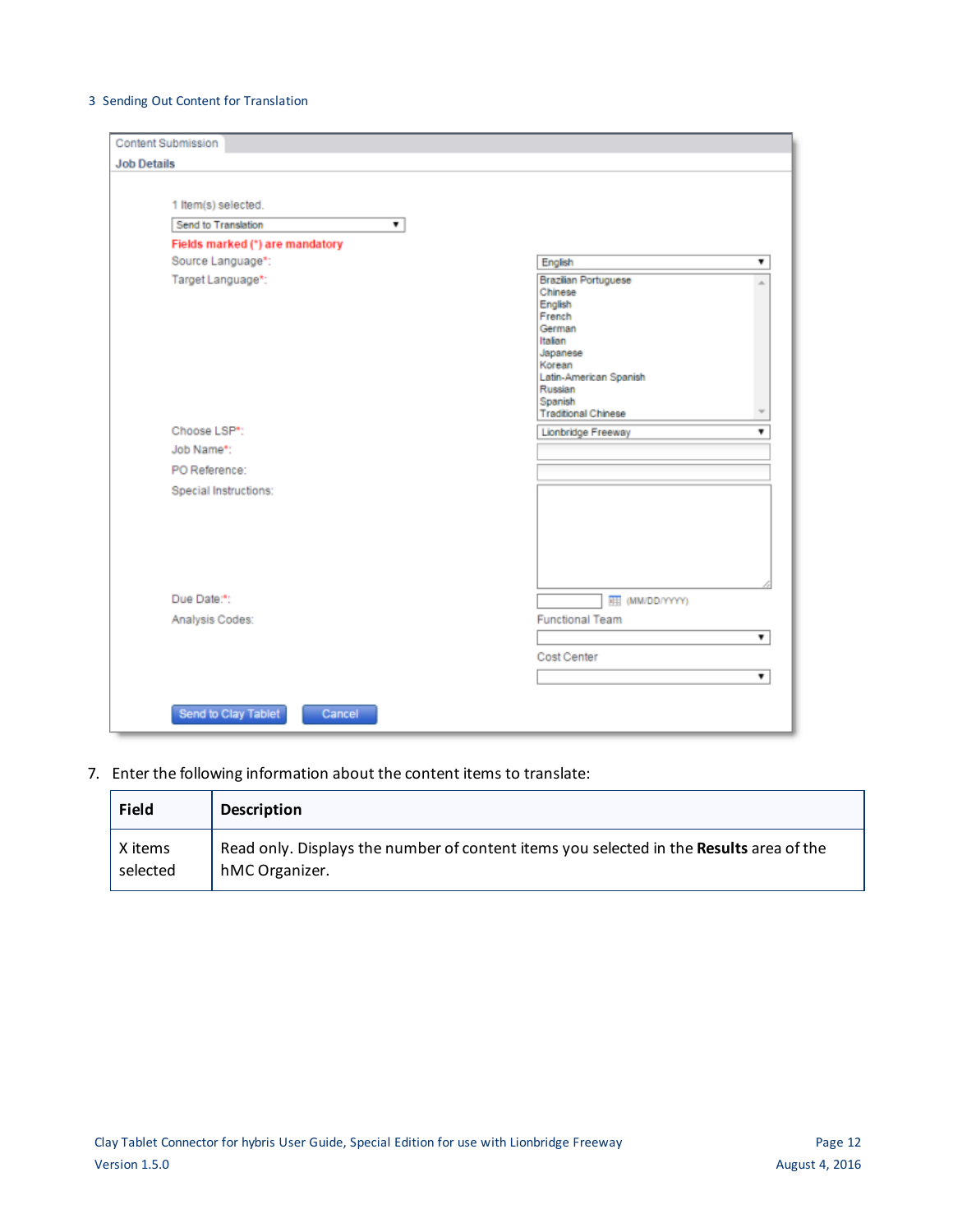### 3 Sending Out Content for Translation

| <b>Field</b>            | <b>Description</b>                                                                                                                                                                                                                                                                                                                                                                                                                                                                                                                                                                                                          |
|-------------------------|-----------------------------------------------------------------------------------------------------------------------------------------------------------------------------------------------------------------------------------------------------------------------------------------------------------------------------------------------------------------------------------------------------------------------------------------------------------------------------------------------------------------------------------------------------------------------------------------------------------------------------|
| Send to<br>Translation  | Select the method for sending the content items for translation. This is one of the following:<br>Send to Translation: The Connector sends the content items to the Clay Tablet<br>Platform, which sends them to the translation provider specified in the company's<br>routing rules. The Connector displays additional fields below, where you can specify<br>additional information. Default value.<br>Send to Translation Queue: The Connector sends the content items to the<br>Translation Queue, where a user must send them out for translation.<br>Note: This setting determines which fields are displayed below. |
| Source<br>Language      | Required. Select the source language to send for translation.                                                                                                                                                                                                                                                                                                                                                                                                                                                                                                                                                               |
| Target<br>Language      | Required. Select one or more target languages into which to translate the content.<br>Tips: To select a range of adjacent languages, press the Shift key. To select multiple non-<br>adjacent languages, press the Ctrl key.                                                                                                                                                                                                                                                                                                                                                                                                |
| Choose LSP              | Select the translation provider for this translation job from the list.<br>Note: This setting determines which fields are displayed below.                                                                                                                                                                                                                                                                                                                                                                                                                                                                                  |
| <b>Job Name</b>         | Your name for this translation job. A translation job contains all the content items that the<br>Connector sends out together for translation. Required and displayed only when Send to<br>Translation is selected, above                                                                                                                                                                                                                                                                                                                                                                                                   |
| PO<br>Reference         | The purchase order reference number. Displayed only when Send to Translation is<br>selected, above.                                                                                                                                                                                                                                                                                                                                                                                                                                                                                                                         |
| Special<br>Instructions | Any special instructions or requests. Displayed only when both:<br>Send to Translation is selected, above.<br>$\Box$<br>The Lionbridge Freeway translation provider is selected in Choose LSP, above.<br>ш<br>Note: To display the entire field, click the expand arrow $\blacktriangleright$ . To collapse the entire field when<br>it is displayed, click the collapse arrow $\blacksquare$ .                                                                                                                                                                                                                             |
| Description             | Any special instructions or requests. Displayed only when both:<br>Send to Translation is selected, above.<br>Any translation provider other than Lionbridge Freeway is selected in Choose LSP,<br>above.<br>Note: To display the entire field, click the expand arrow <b>ID</b> . To collapse the entire field when<br>it is displayed, click the collapse arrow $\Box$ .                                                                                                                                                                                                                                                  |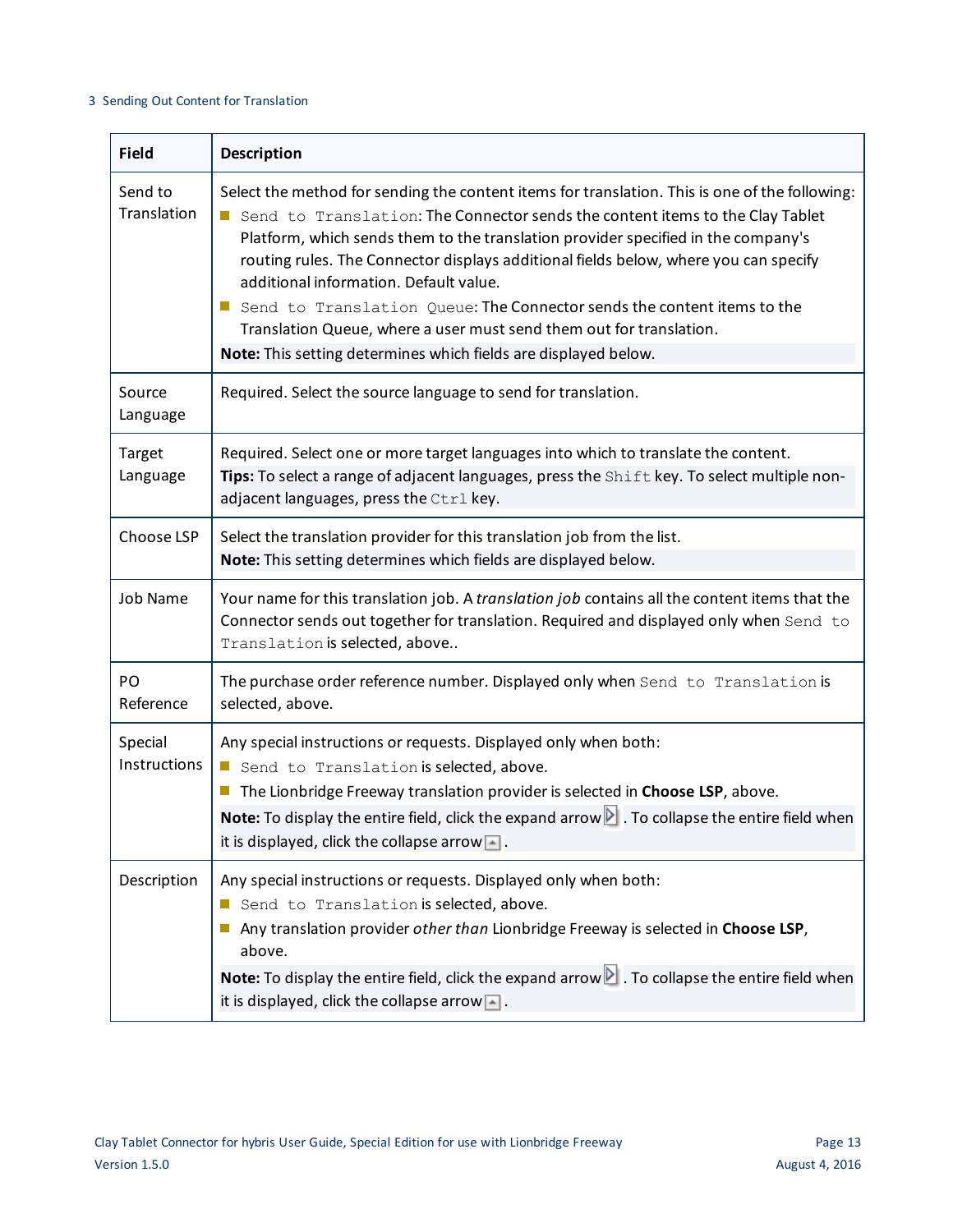| <b>Field</b>      | <b>Description</b>                                                                                                                                                                                                                                                                                                                                                                                                                                                                                                                                        |
|-------------------|-----------------------------------------------------------------------------------------------------------------------------------------------------------------------------------------------------------------------------------------------------------------------------------------------------------------------------------------------------------------------------------------------------------------------------------------------------------------------------------------------------------------------------------------------------------|
| Due Date          | Required. The date when the translated items are due, in the following format: MM-DD-<br>YYYY. You can also click the calendar icon <b>EXEC 10 Select a date from the calendar. Displayed</b><br>only when Send to Translation is selected, above.                                                                                                                                                                                                                                                                                                        |
| Analysis<br>Codes | You can specify the following Lionbridge Freeway analysis codes for the translation job:<br><b>Functional Team:</b> The functional team relevant to the content. Your Lionbridge setup<br>determines which functional team are displayed in the list.<br>Cost Center: The cost center relevant to the content. Your Lionbridge setup determines<br>which cost centers are displayed in the list.<br>Displayed only when both:<br>Send to Translation is selected, above.<br>The Lionbridge Freeway translation provider is selected in Choose LSP, above. |

- 8. Do one of the following:
	- If you selected Send to Translation in the dropdown list at the top of the page, then click **Send to Clay Tablet** to immediately send out the content items for translation.

A message box opens, stating that the Connector started processing the specified items and job. Click **OK** to close the message box and the browser window.

If you selected Send to Translation Queue in the dropdown list at the top of the page, then click **Send to Translation Queue** to send the content items to the Translation Queue.

A message box opens, stating that the specified items were successfully sent to the Translation Queue. Click **OK** to close the message box and the browser window.

**Important:** You must open the Translation Queue to send out these items for translation. For detailed instructions, see "Sending Items for [Translation](#page-13-0) from the Translation Queue" on page 14.

# <span id="page-13-0"></span>**3.1 Sending Items for Translation from the Translation Queue**

The goal of the Translation Queue is to control translation costs and the translation process. This design assumes that the person with the authority to send content for translation from the Translation Queue manages the translation budget of the organization.

You can send out one, multiple, or all items from the Translation Queue at one time.

You originally submitted items to the Translation Queue by selecting Send to Translation Queue from the dropdown list, and then clicking the **Send to Translation Queue** button, instead ofsending the items directly out for translation. For details, see "Sending Out Content for [Translation"](#page-10-0) on page 11.

Submitting content to the Translation Queue before sending it out for translation has the following advantages:

**P** You may not want to send out the localized attributes in each business object individually as soon as you finish reviewing it. The Translation Queue facilitates your management ofreviewed items, so that you do not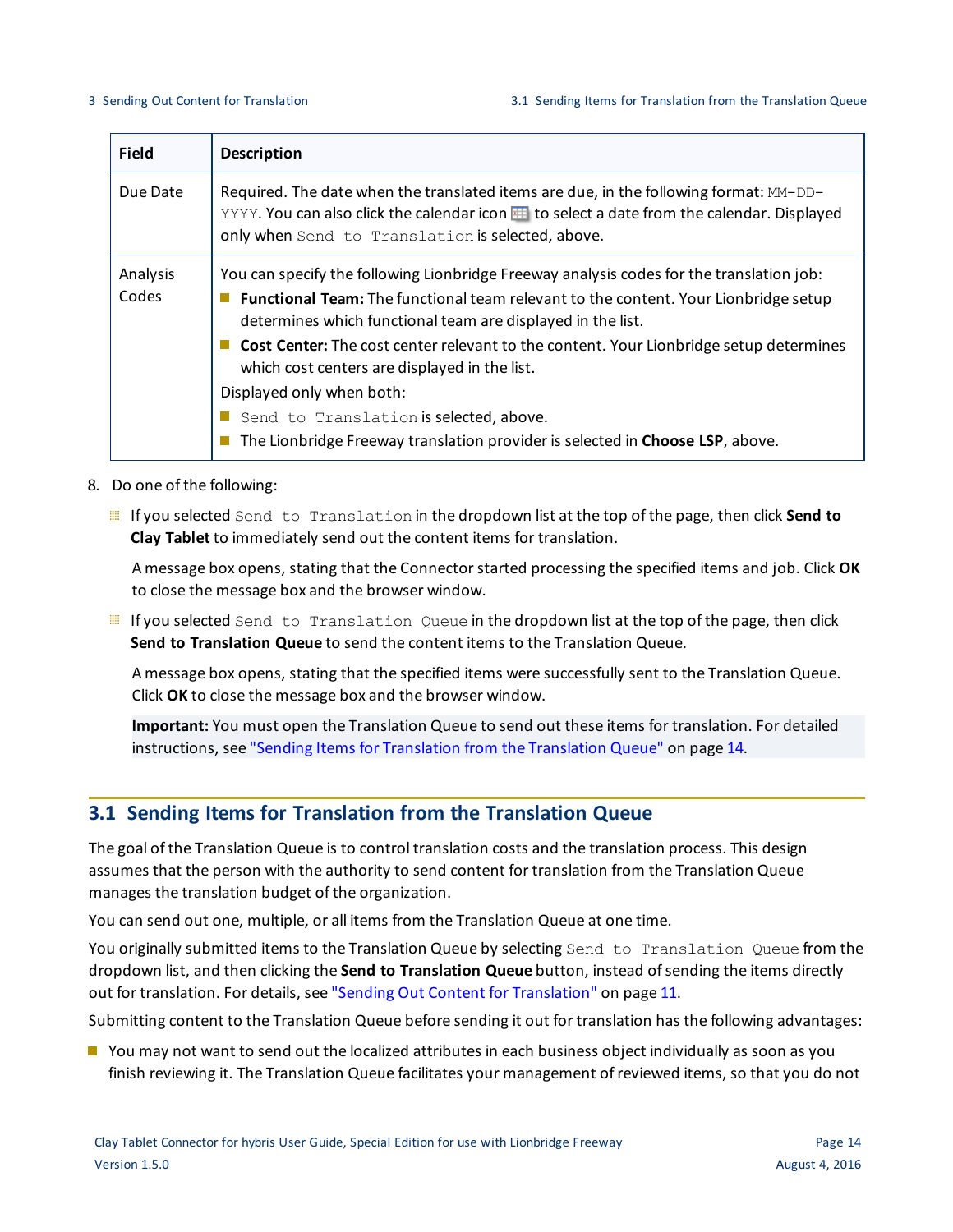forget about sending individual reviewed items for translation.

- Your translation provider may prefer receiving fewer but larger batches of items to translate, rather than items from individual business objects, as it facilitates project preparation, resource assignment, and content analysis.
- If you want to translate many items into multiple languages, but you want to translate into only one target language at a time, this is a good way to manage that process.
- **The Translation Queue manager may want to add job-specific metadata, such as a purchase order number.**

If you or your colleagues have sent items to the Translation Queue, you must access the Translation Queue to send out the items from there.

**Note:** If you do not send out items from the Translation Queue, the items remain in the queue, and the Connector does not send them out for translation.

### **To submit one or more items from the Translation Queue for translation:**

- 1. In the **Explorer Tree**, expand the **Clay Tablet Connector** folder.
- 2. Click **Translation Queue**.

By default, the **Results** area displays all the items in the queue. By default, the items are sorted alphabetically by item name. This area displays the following information about each item:

- $\equiv$  item name
- source language
- target language

The page footer displays the total number of items in the queue, and the total number of items displayed on this sub-page of the queue. If there are more than 50 items in the queue, they are displayed in multiple subpages. For detailed information about navigating among sub-pages, refer to "Result Area" in the *hMC - End User Guide*, which is available here: [https://wiki.hybris.com/display/release5/hMC+-](https://wiki.hybris.com/display/release5/hMC+-+End+User+Guide#hMC-EndUserGuide-ResultArea) [+End+User+Guide#hMC-EndUserGuide-ResultArea.](https://wiki.hybris.com/display/release5/hMC+-+End+User+Guide#hMC-EndUserGuide-ResultArea)

- 3. Optional. Click a column heading to sort by a column or to reverse the sort order of a sorted column.
- 4. Optional. In the **Search** area, you can filter the displayed items in the queue. You can search by the following criteria:
	- $\equiv$  item name
	- source language
	- target language

For detailed information about searching, refer to "Search Area" in the *hMC - End User Guide*, which is available here: [https://wiki.hybris.com/display/release5/hMC+-+End+User+Guide#hMC-EndUserGuide-](https://wiki.hybris.com/display/release5/hMC+-+End+User+Guide#hMC-EndUserGuide-SearchArea)[SearchArea.](https://wiki.hybris.com/display/release5/hMC+-+End+User+Guide#hMC-EndUserGuide-SearchArea)

5. In the **Results** area, select the check boxes of the items that you want to send out for translation.

**Tips:** To select the check boxes of all items in the sub-page, right-click and select **Select All** from the context menu. To clear allselected check boxes, right-click and select **Deselect All** from the context menu.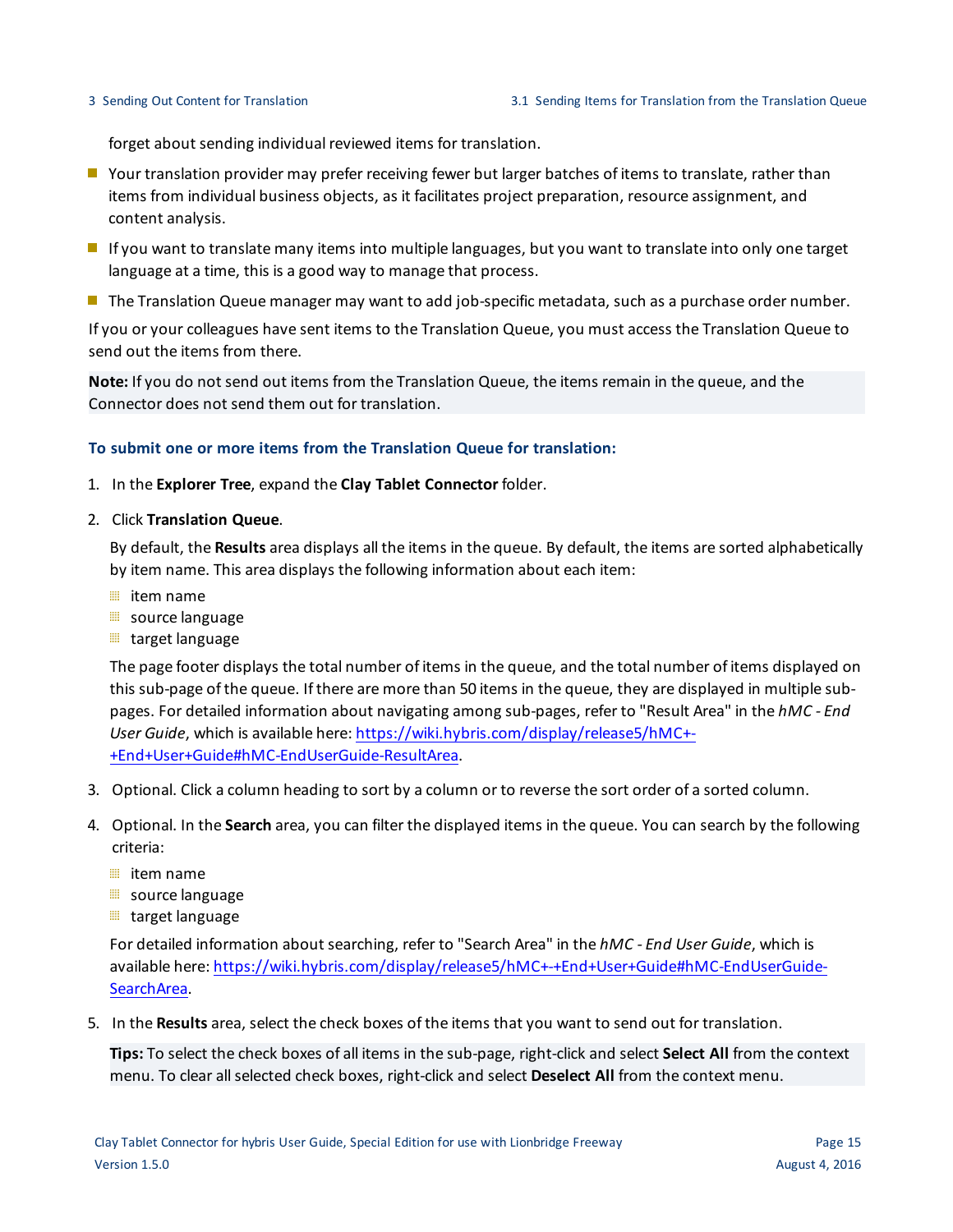6. Right-click and select **Send for Translation** from the context menu.

The **Content Submission Job Details** tab opens in a separate browser window.

| Content Submission            |                         |
|-------------------------------|-------------------------|
| <b>Job Details</b>            |                         |
|                               |                         |
| 1 Item(s) selected.           |                         |
| Choose LSP*:                  | Lionbridge Freeway      |
| Job Name*:                    |                         |
| PO Reference:                 |                         |
| Special Instructions:         |                         |
|                               |                         |
|                               | v                       |
|                               |                         |
|                               |                         |
|                               |                         |
| Due Date:*:                   | <b>REE</b> (MM/DD/YYYY) |
| Analysis Codes:               | <b>Functional Team</b>  |
|                               |                         |
|                               | Cost Center             |
|                               | ۷                       |
|                               |                         |
| Send to Clay Tablet<br>Cancel |                         |
|                               |                         |

7. Enter the following information about the items to translate:

| <b>Field</b>                   | <b>Description</b>                                                                                                                                                                |
|--------------------------------|-----------------------------------------------------------------------------------------------------------------------------------------------------------------------------------|
| X items<br>selected            | Read only. Displays the number of content items you selected in the Results area of the<br>hMC Organizer.                                                                         |
| Choose LSP                     | Select the translation provider for this translation job from the list.<br>Note: This setting determines which fields are displayed below.                                        |
| <b>Job Name</b>                | Your name for this translation job.                                                                                                                                               |
| P <sub>O</sub><br>Reference    | The purchase order reference number for this translation job.                                                                                                                     |
| Special<br><b>Instructions</b> | Any special instructions or requests. Displayed only when the Lionbridge Freeway<br>translation provider is selected in Choose LSP, above.                                        |
|                                | <b>Note:</b> To display the entire field, click the expand arrow $\blacksquare$ . To collapse the entire field when<br>it is displayed, click the collapse arrow $\blacksquare$ . |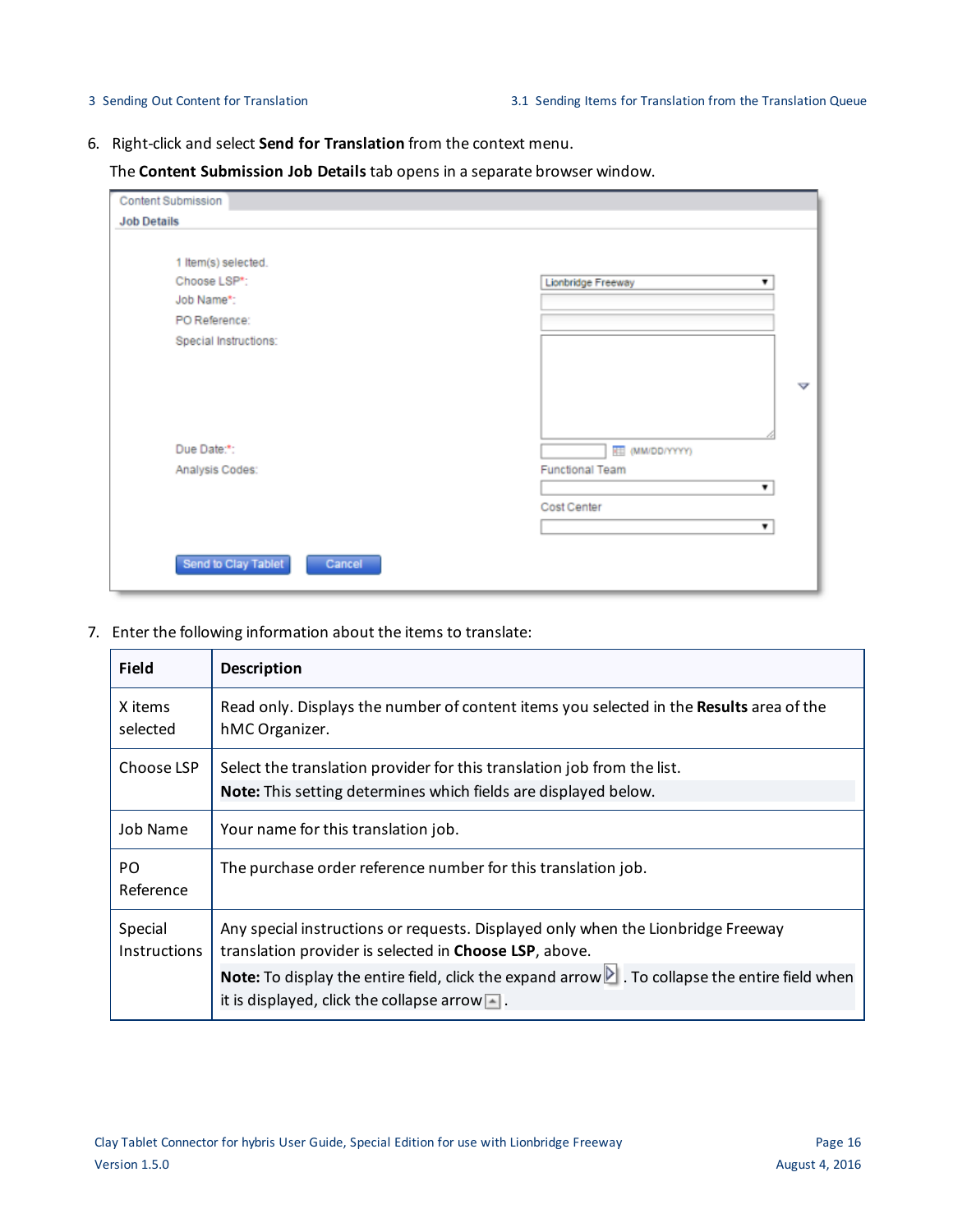| <b>Field</b>      | <b>Description</b>                                                                                                                                                                                                                                                                                                                                                                                                                                                                                              |
|-------------------|-----------------------------------------------------------------------------------------------------------------------------------------------------------------------------------------------------------------------------------------------------------------------------------------------------------------------------------------------------------------------------------------------------------------------------------------------------------------------------------------------------------------|
| Description       | Any special instructions or requests. Displayed only when any translation provider other<br>than Lionbridge Freeway is selected in Choose LSP, above.                                                                                                                                                                                                                                                                                                                                                           |
|                   | Note: To display the entire field, click the expand arrow $\blacksquare$ . To collapse the entire field when<br>it is displayed, click the collapse arrow $\blacksquare$ .                                                                                                                                                                                                                                                                                                                                      |
| Due Date          | Required. The date when the translated item is due, in the following format: MM-DD-YYYY.<br>You can also click the calendar icon <b>Fig.</b> to select a date from the calendar.                                                                                                                                                                                                                                                                                                                                |
| Analysis<br>Codes | You can specify the following Lionbridge Freeway analysis codes for the translation job:<br><b>Functional Team:</b> The functional team relevant to the content. Your Lionbridge setup<br>determines which functional team are displayed in the list.<br><b>Cost Center:</b> The cost center relevant to the content. Your Lionbridge setup determines<br>which cost centers are displayed in the list.<br>Displayed only when the Lionbridge Freeway translation provider is selected in Choose LSP,<br>above. |

### 8. Click **Send to Clay Tablet**.

A message box confirms that the Connector started processing the selected items. Click **OK** to close the message box.

**Note:** To remove items from the Translation Queue, follow the above procedure. In step 6, right-click and select **Remove from Queue** from the context menu. The page refreshes. A message box confirms that the selected items were removed from the queue. Click **OK** to close the message box.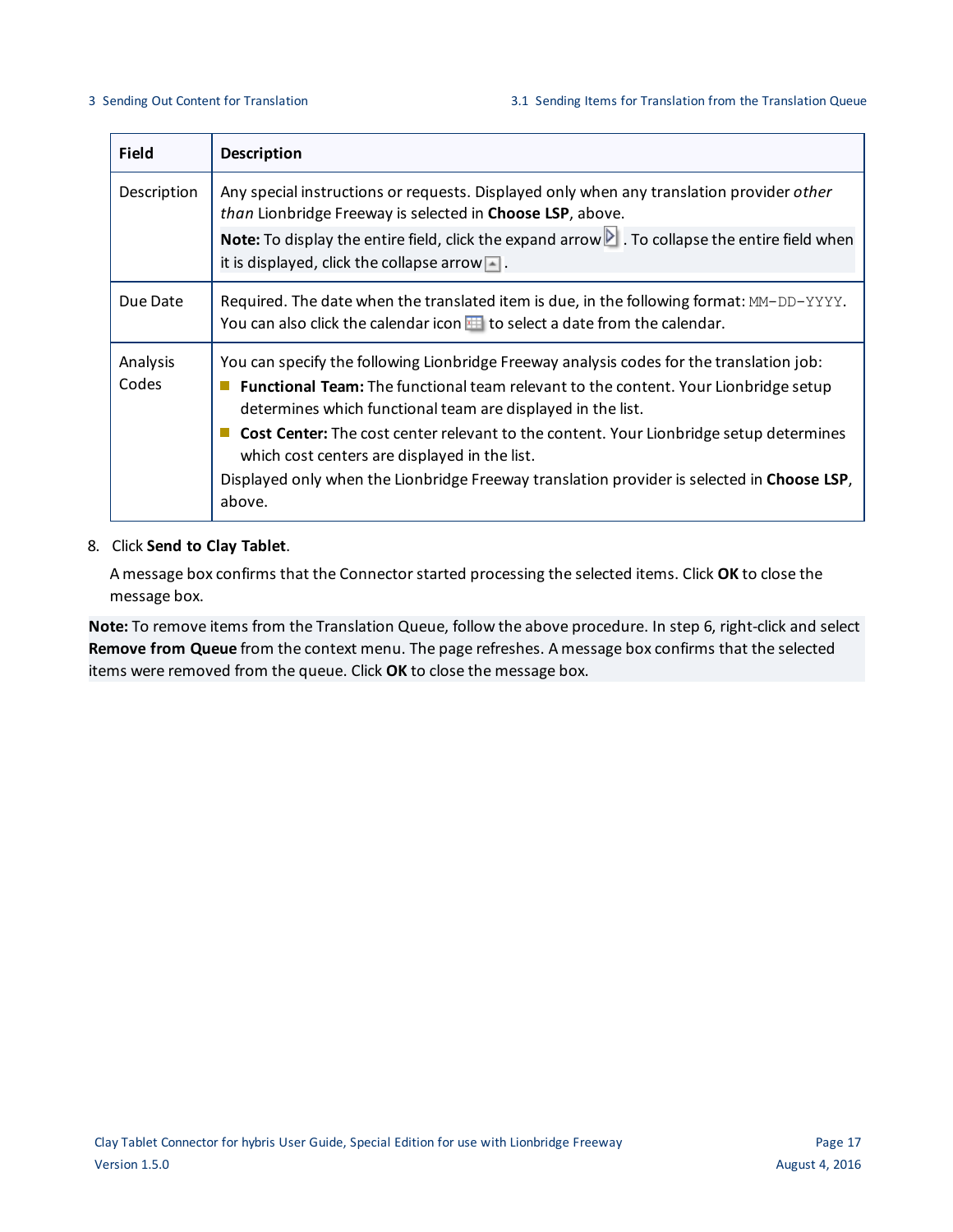# <span id="page-17-0"></span>**4 Monitoring Translation Status**

After you send out a job for translation, you can monitor its progress in the Translation Status content area.

### **To monitor translation status:**

- 1. In the **Explorer Tree**, expand the **Clay Tablet Connector** folder.
- 2. Click **Translation Status**.

By default, the **Results** area displays all the jobs that have been sent out for translation. By default, the items are sorted alphabetically by job name. This area displays the following information about each item:

- $\equiv$  job name
- $\equiv$  translation status. For a list and description of translation statuses, see ["Translation](#page-19-0) Statuses" on page 20.
- **u** due date, in the following format: MM-DD-YYYY
- $\equiv$  LSP (translation providers)

The page footer displays the total number of items, and the total number of items displayed on this subpage. If there are more than 50 items, they are displayed in multiple sub-pages. For detailed information about navigating among sub-pages, refer to "Result Area" in the *hMC - End User Guide*, which is available here: <https://wiki.hybris.com/display/release5/hMC+-+End+User+Guide#hMC-EndUserGuide-ResultArea>.

- 3. Optional. In the **Search** area, search for the jobs and business objects whose translation status you want to view. You can search the by following criteria:
	- $\equiv$  job name
	- **due date, in the following format: MM-DD-YYYY**
	- $\equiv$  translation status: For a list and description of translation statuses, see [page](#page-19-0) 20.
	- $\equiv$  LSP (translation providers)

For detailed information about searching, refer to "Search Area" in the *hMC - End User Guide*, which is available here: [https://wiki.hybris.com/display/release5/hMC+-+End+User+Guide#hMC-EndUserGuide-](https://wiki.hybris.com/display/release5/hMC+-+End+User+Guide#hMC-EndUserGuide-SearchArea)[SearchArea.](https://wiki.hybris.com/display/release5/hMC+-+End+User+Guide#hMC-EndUserGuide-SearchArea)

Click **Search**.

4. To view detailed information about the items in the job, in the **Results** area, either double-click a job, or click the folder icon  $\mathbb{E}$ .

The **Translation Job Details** area displays additional information about the job in two tabs.

The **Job Details** tab of this area includes the following read-only information:

| <b>の Reload</b>                           |                                      |                           |                      |  |
|-------------------------------------------|--------------------------------------|---------------------------|----------------------|--|
| <b>File Details</b><br><b>Job Details</b> |                                      |                           |                      |  |
| Job ID:                                   | 8a6357e7-565c-4303-9251-2b5c1dfdbb0d | Job Name:                 | Test 7               |  |
| Description:                              |                                      | Status:                   | Translation received |  |
| PO Number:                                |                                      | Due Date<br>(MM/DD/YYYY): | 08/30/2015           |  |
|                                           |                                      |                           |                      |  |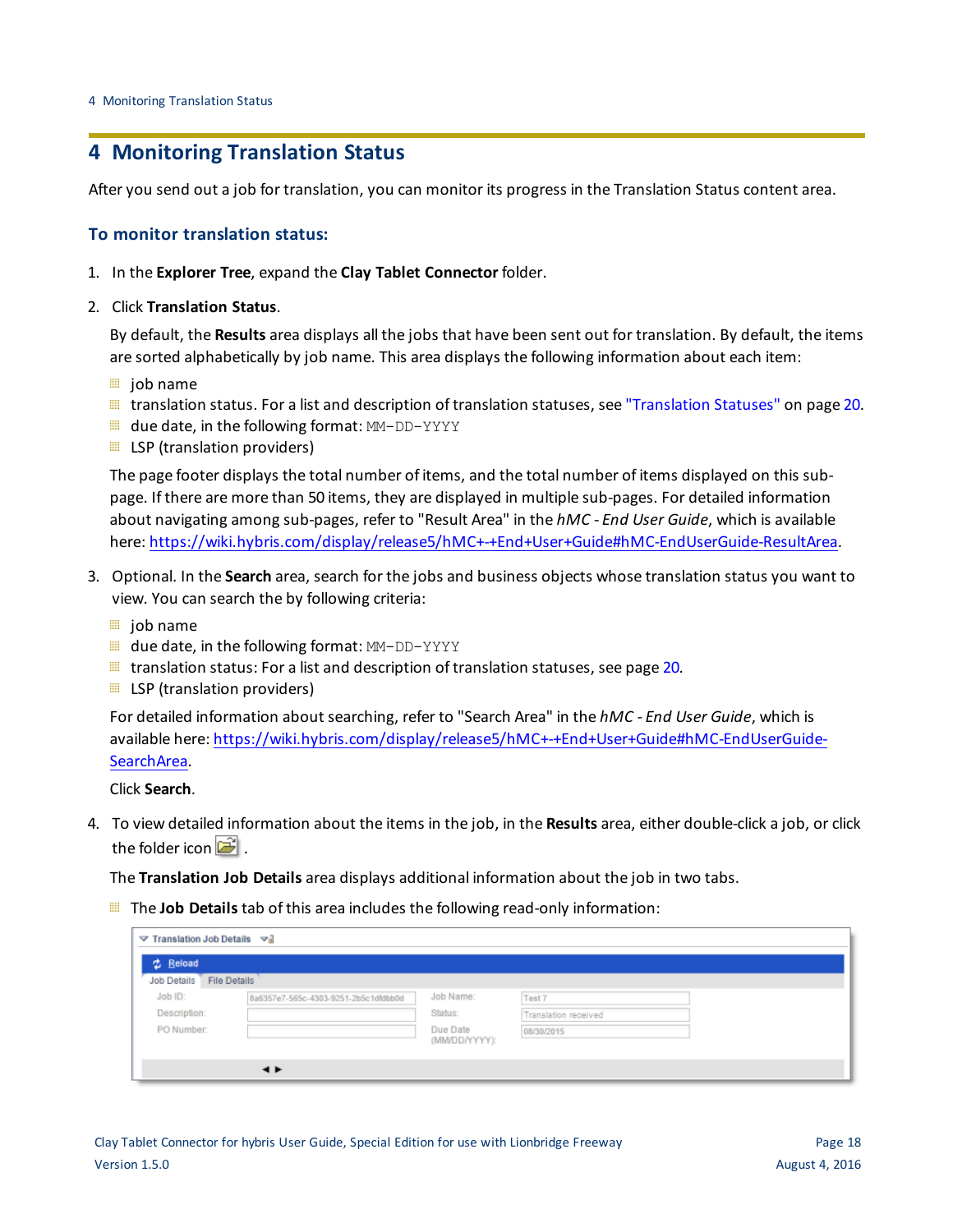### 4 Monitoring Translation Status

| <b>Field</b>    | <b>Description</b>                                                                                                |  |  |
|-----------------|-------------------------------------------------------------------------------------------------------------------|--|--|
| Job ID          | The Connector's unique identifier for the job.                                                                    |  |  |
| Description     | Any special instructions or requests for the translation provider.                                                |  |  |
| PO Number       | The purchase order reference number for this translation job.                                                     |  |  |
| <b>Job Name</b> | Your name for this translation job.                                                                               |  |  |
| <b>Status</b>   | The translation status. For a list and description of translation statuses, see page 20.                          |  |  |
| Due Date        | The expected end date. This is the date when the translated asset is due, in the following<br>format: MM-DD-YYYY. |  |  |

The **File Details** tab of this area includes the following information about each item in the job:

| ▽ Translation Job Details ▽ a            |                                                                                                                    |    |    |                             |                     |                                |  |
|------------------------------------------|--------------------------------------------------------------------------------------------------------------------|----|----|-----------------------------|---------------------|--------------------------------|--|
| <b>之 Reload</b>                          | <b>Job Details</b><br><b>File Details</b>                                                                          |    |    |                             |                     |                                |  |
|                                          |                                                                                                                    |    |    |                             |                     |                                |  |
|                                          |                                                                                                                    |    |    |                             |                     | $50 - 7$                       |  |
| Asset ID $\overline{\phantom{a}}$        | <b>Translation Status</b><br><b>Asset Name</b><br>Source Language<br><b>Target Language</b><br><b>Last Updated</b> |    |    |                             |                     |                                |  |
| b4bf934f-c757-4f45-af01-<br>4683d08fada7 | Eclipse Tee SS_8796208070657                                                                                       | en | fr | <b>Translation received</b> | 08/05/2015 10:05:21 |                                |  |
|                                          |                                                                                                                    |    |    |                             |                     |                                |  |
|                                          |                                                                                                                    |    |    |                             |                     |                                |  |
| $1 - 1$ of 1                             |                                                                                                                    |    |    |                             |                     | $M \ll 1$ $\triangleright$ $M$ |  |

| Column                       | <b>Description</b>                                                                                                                                                              |
|------------------------------|---------------------------------------------------------------------------------------------------------------------------------------------------------------------------------|
| Asset ID                     | The Connector's unique identifier for the item sent for translation, which includes<br>information about the item, the target language, and the source language.                |
| Asset Name                   | This is a concatenation of:<br>the name of the hybris business object<br>$\Box$<br>the primary key, which is the unique identifier of a hybris business object<br>the type code |
| Source<br>Language           | The source language of the item.                                                                                                                                                |
| Target<br>Language           | The target language of the item.                                                                                                                                                |
| Translation<br><b>Status</b> | The translation status. For a list and description of translation statuses, see page 20.                                                                                        |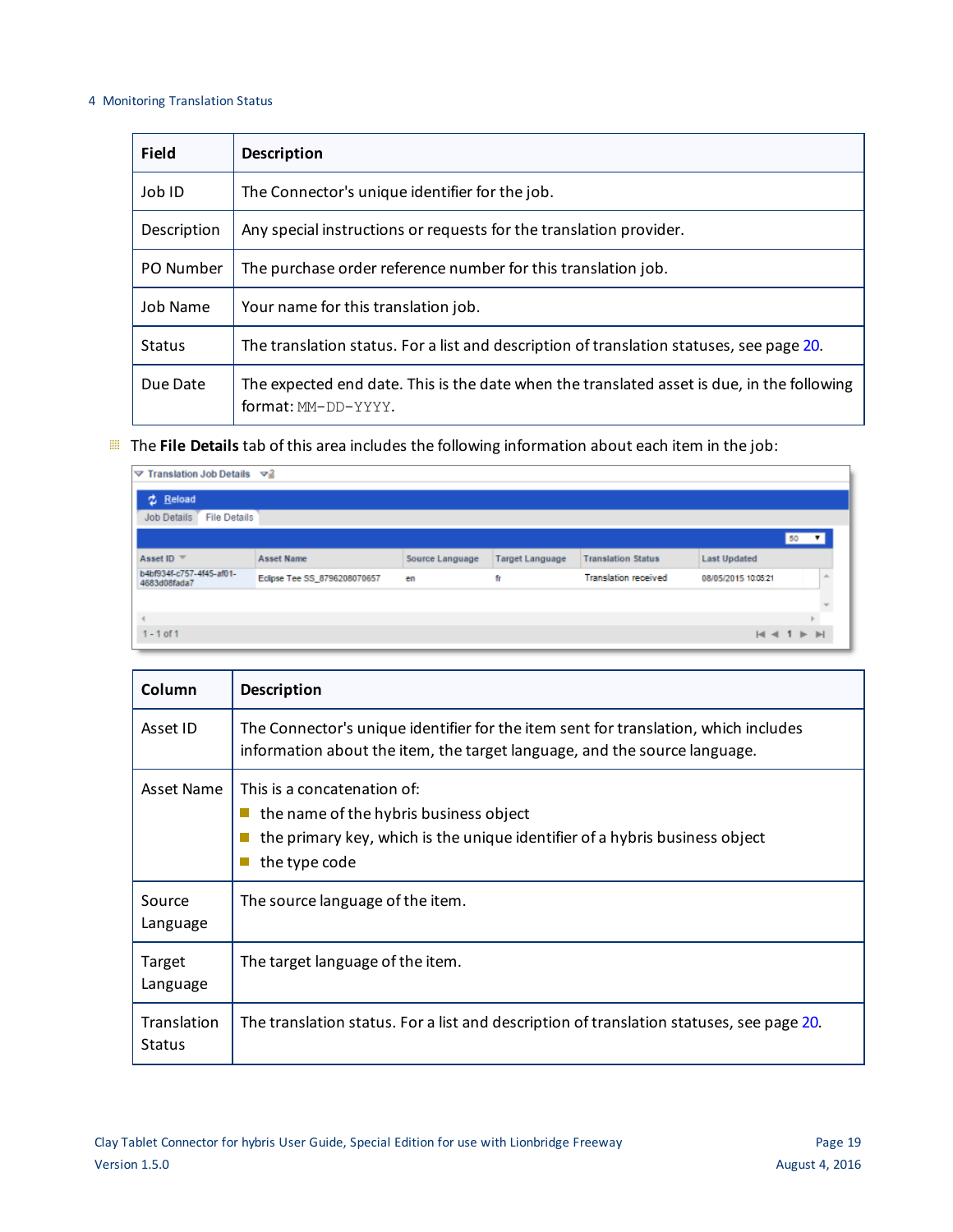| <b>Column</b> | <b>Description</b>                                                                    |
|---------------|---------------------------------------------------------------------------------------|
| Last          | The time and date when the status was last updated, in the following format: YYYY-MM- |
| Updated       | DD hh:mm:ss.                                                                          |

# <span id="page-19-0"></span>**4.1 Translation Statuses**

After you send out localized attributes of hybris business objects for translation, they are referred to as *content items*. The Connector sends out one or more content items for translation as a single *translation job*. Both content items and translation jobs can have the following translation statuses:

| <b>Translation Status</b>           | <b>Description</b>                                                                                                                 |
|-------------------------------------|------------------------------------------------------------------------------------------------------------------------------------|
| Created                             | The Connector created the job for sending out the item to the translation provider.                                                |
| Ready to send                       | The Connector is preparing to send out the item to the translation provider.                                                       |
| Sending                             | The Connector is sending out the item to the Clay Tablet Platform for delivery to the<br>translation provider.                     |
| Sent to CT Platform                 | The Connector sent the item to the translation provider for delivery to the<br>translation provider.                               |
| Sent to translation<br>provider     | The Clay Tablet Platform sent the item to the translation provider.                                                                |
| In translation                      | The translation provider has received the item for translation and has not yet<br>returned the translated item.                    |
| <b>Translation received</b>         | The Connector has received the translated item back from the translation provider<br>and imported it into hybris.                  |
| Completed (nothing<br>to translate) | The content was not sent for translation because it has already been translated. It<br>has not been updated since its translation. |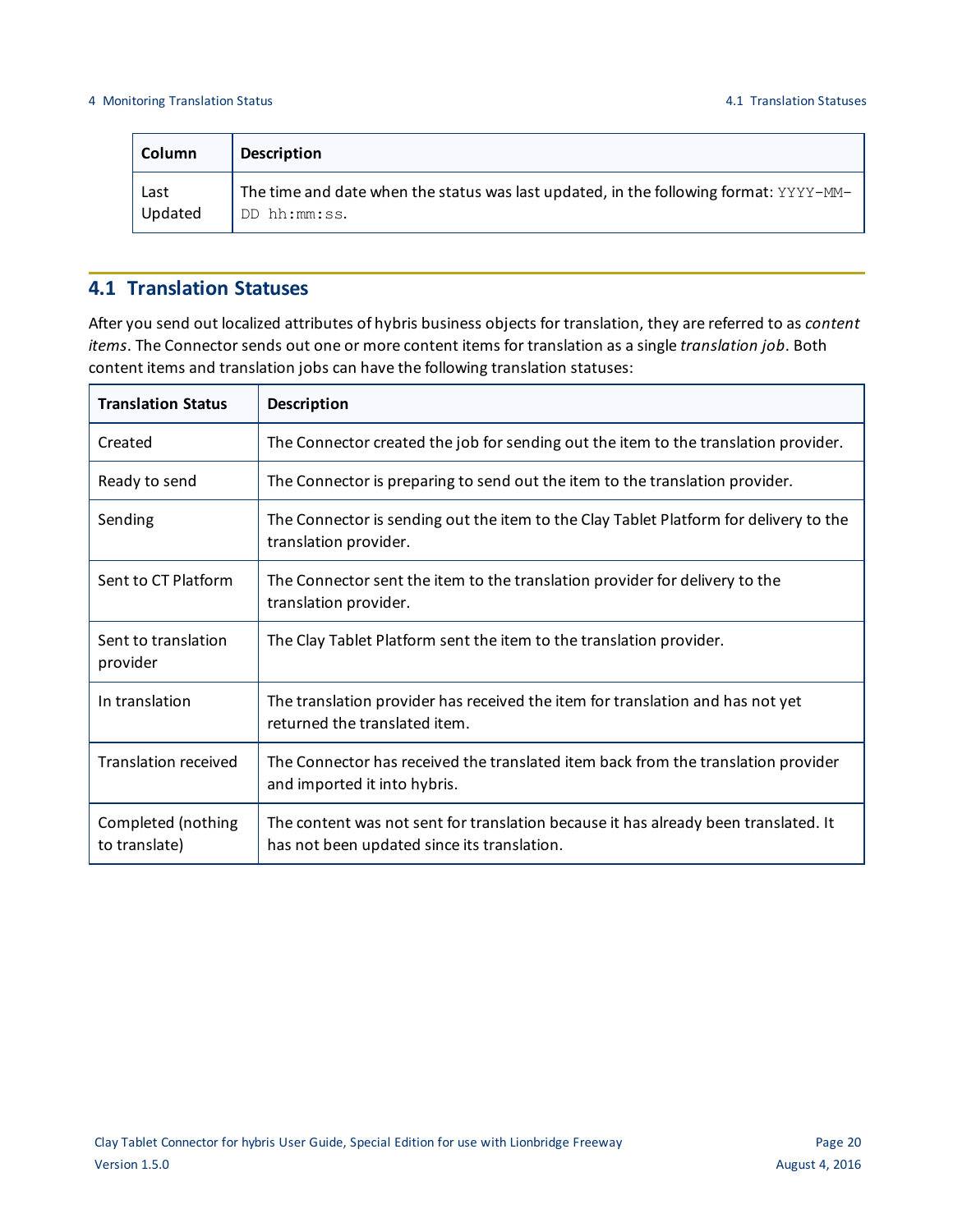# <span id="page-20-0"></span>**5 Viewing Translated Content**

You view a translated content item in the regular hybris interface. You can also search for translated items that returned from translation on a certain date or between certain dates.

### **To view translated content items:**

- 1. In the **Explorer Tree**, expand and navigate to the type of hybris business object whose localized attributes you sent out for translation. If necessary, you can search for the object.
- 2. Optional. To search for translated items that returned from translation on a certain date or between certain dates:
	- a. in the **Search** area, in the **Attribute** dropdown list, select Time modified.

The **Time modified** attribute is displayed.

| <b>Time modified</b> |  |  |
|----------------------|--|--|
|                      |  |  |

b. Select a comparator, such as is equal, and enter the date in one or both date fields, in the following format: MM-DD-YYYY. You can also click the calendar icon **III** to select a date from the calendar.

**Note:** If there are content items that were manually modified during the specified date or date range, they are also displayed in the search results.

For detailed information about searching, refer to "Search Area" in the *hMC - End User Guide*, which is available here: [https://wiki.hybris.com/display/release5/hMC+-+End+User+Guide#hMC-EndUserGuide-](https://wiki.hybris.com/display/release5/hMC+-+End+User+Guide#hMC-EndUserGuide-SearchArea)[SearchArea.](https://wiki.hybris.com/display/release5/hMC+-+End+User+Guide#hMC-EndUserGuide-SearchArea)

- 3. Double-click an object to open it.
- 4. In the **Properties** tab (the first tab), click the flags icon **be let us** beside a localized attribute.

| <b>Variants Attributes</b> |        |  |  |  |
|----------------------------|--------|--|--|--|
| Style:                     | et red |  |  |  |

The localized attribute expands, displaying a field for each supported target language.

The translated content is displayed in the appropriate language field.